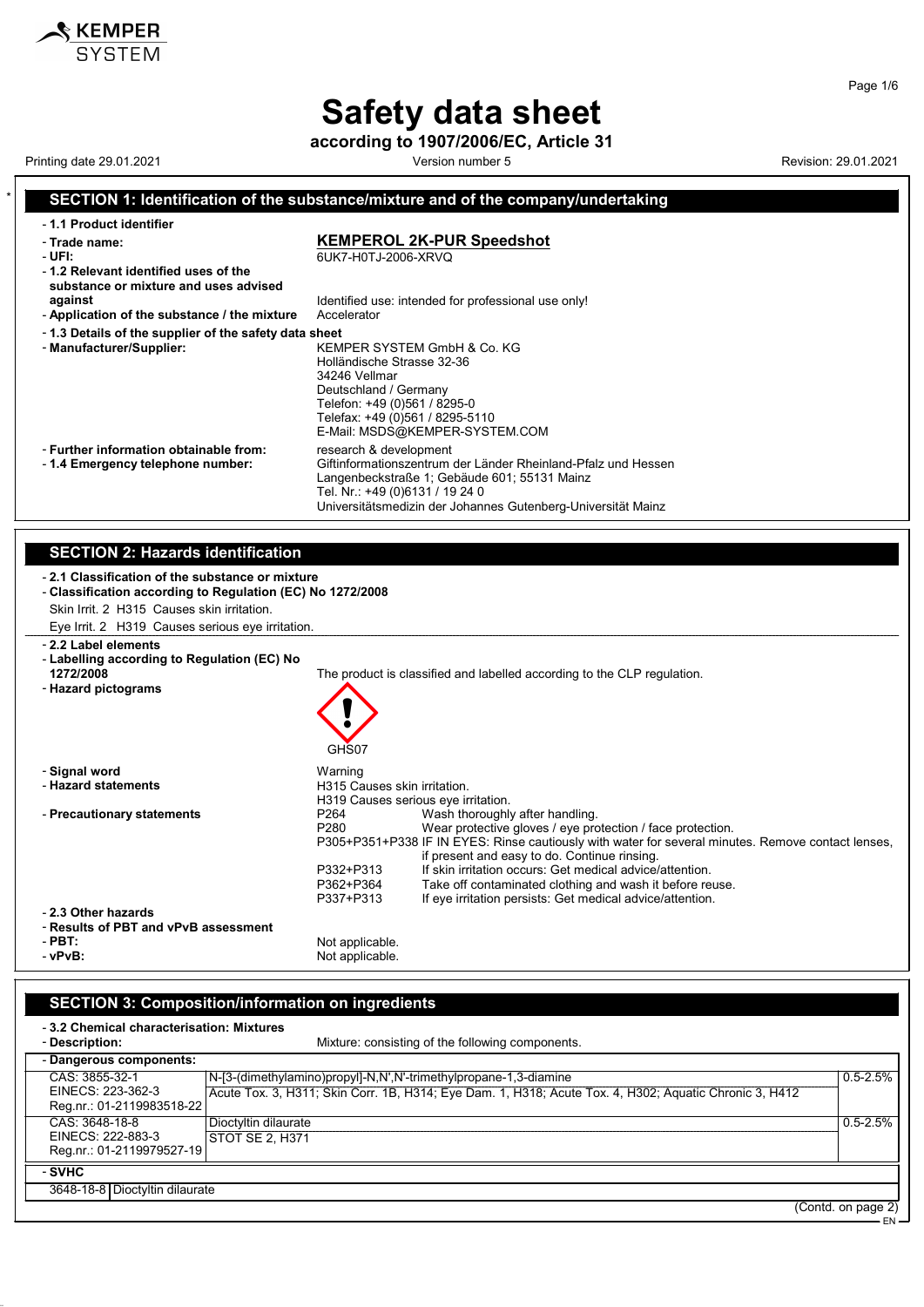

according to 1907/2006/EC, Article 31

Printing date 29.01.2021 **Printing date 29.01.2021** Cersion number 5

**KEMPER**<br>SYSTEM

Trade name: KEMPEROL 2K-PUR Speedshot

- Additional information: For the wording of the listed hazard phrases refer to section 16.

(Contd. of page 1)

EN

| <b>SECTION 4: First aid measures</b>                               |                                                                                                                                      |
|--------------------------------------------------------------------|--------------------------------------------------------------------------------------------------------------------------------------|
| -4.1 Description of first aid measures                             |                                                                                                                                      |
| - General information:                                             | Immediately remove any clothing soiled by the product.                                                                               |
|                                                                    | Symptoms of poisoning may even occur after several hours; therefore medical observation for at least 48<br>hours after the accident. |
|                                                                    | Do not leave affected persons unattended.                                                                                            |
|                                                                    | Personal protection for the First Aider.                                                                                             |
|                                                                    | Take affected persons out of danger area and lay down.                                                                               |
| - After inhalation:                                                | In case of unconsciousness place patient stably in side position for transportation.                                                 |
|                                                                    | Supply fresh air; consult doctor in case of complaints.                                                                              |
| - After skin contact:                                              | Immediately wash with water and soap and rinse thoroughly.                                                                           |
|                                                                    | Seek medical treatment in case of complaints.                                                                                        |
| - After eye contact:                                               | Rinse opened eye for several minutes under running water. If symptoms persist, consult a doctor.                                     |
|                                                                    | Protect unharmed eye.                                                                                                                |
| - After swallowing:                                                | If symptoms persist consult doctor.                                                                                                  |
| -4.2 Most important symptoms and effects,                          |                                                                                                                                      |
| both acute and delayed<br>-4.3 Indication of any immediate medical | No further relevant information available.                                                                                           |
| attention and special treatment needed                             | No further relevant information available.                                                                                           |
|                                                                    |                                                                                                                                      |

| <b>SECTION 5: Firefighting measures</b> |                                                                                                                                                                  |
|-----------------------------------------|------------------------------------------------------------------------------------------------------------------------------------------------------------------|
| -5.1 Extinguishing media                |                                                                                                                                                                  |
| - Suitable extinguishing agents:        | CO2, powder or water spray. Fight larger fires with water spray or alcohol resistant foam.<br>Use fire extinguishing methods suitable to surrounding conditions. |
| -5.2 Special hazards arising from the   |                                                                                                                                                                  |
| substance or mixture                    | Formation of toxic gases is possible during heating or in case of fire.                                                                                          |
| - 5.3 Advice for firefighters           |                                                                                                                                                                  |
| - Protective equipment:                 | Do not inhale explosion gases or combustion gases.                                                                                                               |
| - Additional information                | Dispose of fire debris and contaminated fire fighting water in accordance with official regulations.                                                             |

| <b>SECTION 6: Accidental release measures</b> |  |
|-----------------------------------------------|--|
|-----------------------------------------------|--|

52.0.5

| -6.1 Personal precautions, protective     |                                                                                                  |
|-------------------------------------------|--------------------------------------------------------------------------------------------------|
| equipment and emergency procedures        | Wear protective equipment. Keep unprotected persons away.                                        |
|                                           | Ensure adequate ventilation                                                                      |
|                                           | Avoid contact with skin and eyes                                                                 |
| - 6.2 Environmental precautions:          | Inform respective authorities in case of seepage into water course or sewage system.             |
|                                           | Prevent from spreading (e.g. by damming-in or oil barriers).                                     |
|                                           | Do not allow to enter sewers/ surface or ground water.                                           |
| -6.3 Methods and material for containment |                                                                                                  |
| and cleaning up:                          | Absorb with liquid-binding material (sand, diatomite, acid binders, universal binders, sawdust). |
|                                           | Dispose contaminated material as waste according to item 13.                                     |
|                                           | Do not flush with water or aqueous cleansing agents                                              |
| - 6.4 Reference to other sections         | See Section 7 for information on safe handling.                                                  |
|                                           | See Section 8 for information on personal protection equipment.                                  |
|                                           | See Section 13 for disposal information.                                                         |

| <b>SECTION 7: Handling and storage</b>                            |                                                                                                                                                   |                    |
|-------------------------------------------------------------------|---------------------------------------------------------------------------------------------------------------------------------------------------|--------------------|
| -7.1 Precautions for safe handling                                | Store in cool, dry place in tightly closed receptacles.<br>Ensure good ventilation/exhaustion at the workplace.<br>Prevent formation of aerosols. |                    |
| -7.2 Conditions for safe storage, including any incompatibilities |                                                                                                                                                   |                    |
| - Storage:<br>- Requirements to be met by storerooms and          |                                                                                                                                                   |                    |
| receptacles:                                                      | Store only in the original receptacle.                                                                                                            |                    |
| - Information about storage in one common                         |                                                                                                                                                   |                    |
| storage facility:<br>- Further information about storage          | Store away from foodstuffs.                                                                                                                       |                    |
| conditions:                                                       | Store in dry conditions.                                                                                                                          |                    |
|                                                                   |                                                                                                                                                   | (Contd. on page 3) |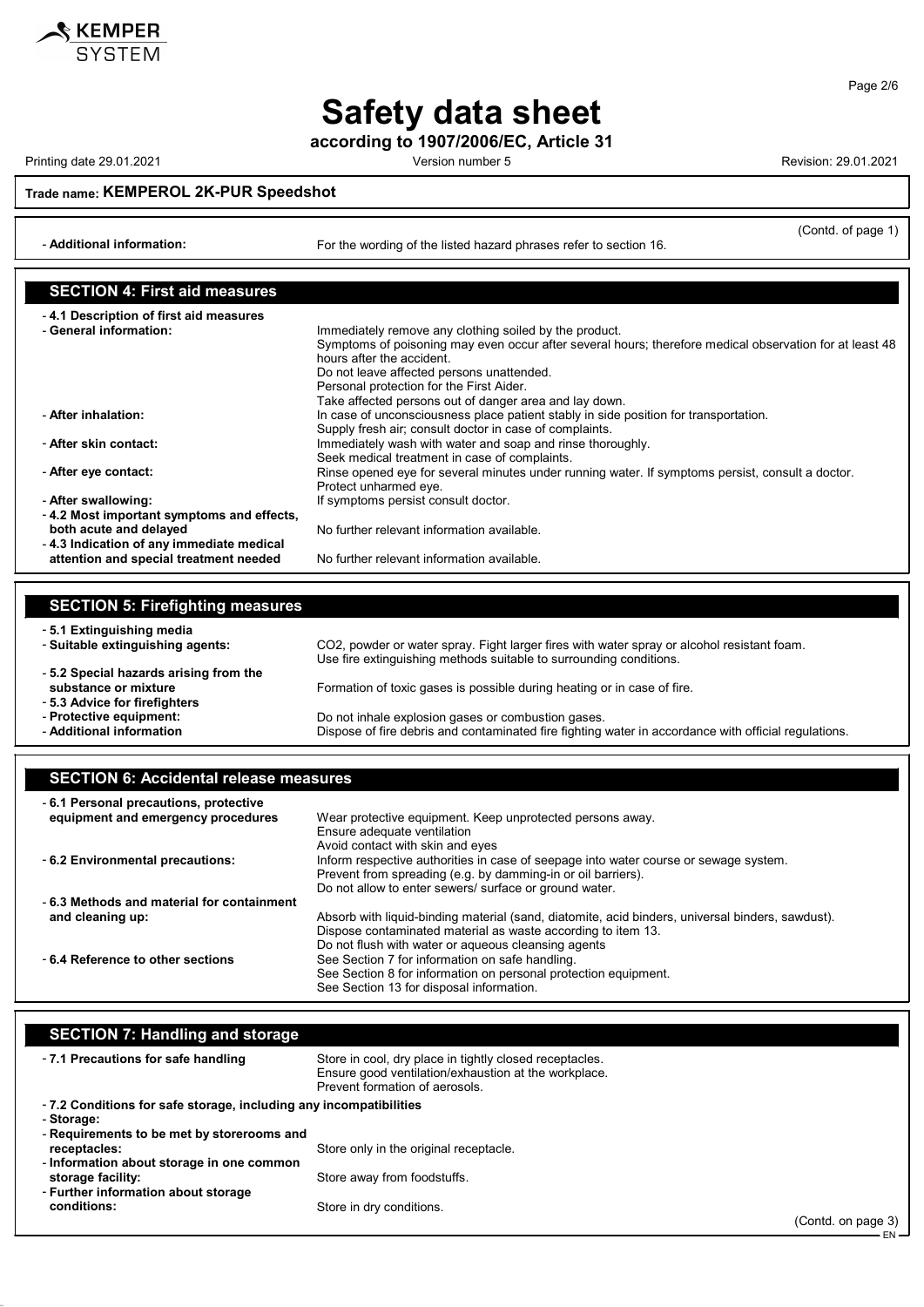

according to 1907/2006/EC, Article 31

Printing date 29.01.2021 **Printing date 29.01.2021** Cersion number 5

52.0.5

Page 3/6

## Trade name: KEMPEROL 2K-PUR Speedshot

|                                                                                       | (Contd. of page 2)                                                                                                               |
|---------------------------------------------------------------------------------------|----------------------------------------------------------------------------------------------------------------------------------|
|                                                                                       | Protect from frost.                                                                                                              |
|                                                                                       | Recommended storage temperature: 5-30 °C                                                                                         |
|                                                                                       | Keep container tightly sealed.                                                                                                   |
| - Storage class:                                                                      | 10                                                                                                                               |
| - 7.3 Specific end use(s)                                                             | No further relevant information available.                                                                                       |
|                                                                                       |                                                                                                                                  |
| <b>SECTION 8: Exposure controls/personal protection</b>                               |                                                                                                                                  |
| -8.1 Control parameters                                                               |                                                                                                                                  |
| - Additional information about design of                                              |                                                                                                                                  |
| technical facilities:                                                                 | No further data; see item 7.                                                                                                     |
| - Ingredients with limit values that require monitoring at the workplace:             |                                                                                                                                  |
| - Additional information:                                                             | The lists valid during the making were used as basis.                                                                            |
| - 8.2 Exposure controls                                                               |                                                                                                                                  |
| - Personal protective equipment:                                                      |                                                                                                                                  |
| - General protective and hygienic measures:                                           | The usual precautionary measures are to be adhered to when handling chemicals.<br>Keep away from foodstuffs, beverages and feed. |
|                                                                                       | Immediately remove all soiled and contaminated clothing                                                                          |
|                                                                                       | Wash hands before breaks and at the end of work.                                                                                 |
|                                                                                       | Avoid contact with the eyes and skin.                                                                                            |
| - Respiratory protection:                                                             | When used properly and under normal conditions, breathing protection is not required.                                            |
|                                                                                       | Use suitable respiratory protective device in case of insufficient ventilation.<br>Filter A/P2                                   |
|                                                                                       | Respiratory protection - Gas filters and combination filters according to (DIN EN 141)                                           |
| - Protection of hands:                                                                |                                                                                                                                  |
|                                                                                       |                                                                                                                                  |
|                                                                                       | Protective gloves                                                                                                                |
|                                                                                       |                                                                                                                                  |
|                                                                                       | Check protective gloves prior to each use for their proper condition.                                                            |
|                                                                                       | Only use chemical-protective gloves with CE-labelling of category III.                                                           |
|                                                                                       | The glove material has to be impermeable and resistant to the product/ the substance/ the                                        |
|                                                                                       | preparation.<br>Selection of the glove material on consideration of the penetration times, rates of diffusion                    |
|                                                                                       | and the degradation                                                                                                              |
|                                                                                       | After use of gloves apply skin-cleaning agents and skin cosmetics.                                                               |
| - Material of gloves                                                                  | Recommended materials:                                                                                                           |
|                                                                                       | Butyl rubber, BR                                                                                                                 |
|                                                                                       | Recommended thickness of the material: $\geq 0.5$ mm<br>Penetration time (min.): < 480                                           |
|                                                                                       | The selection of the suitable gloves does not only depend on the material, but also on further marks of                          |
|                                                                                       | quality and varies from manufacturer to manufacturer.                                                                            |
| - Penetration time of glove material                                                  | The determined penetration times according to EN 16523-1:2015 are not performed under practical                                  |
|                                                                                       | conditions. Therefore a maximum wearing time, which corresponds to 50% of the penetration time, is                               |
|                                                                                       | recommended.                                                                                                                     |
| - As protection from splashes gloves made of<br>the following materials are suitable: | Nitrile rubber, NBR                                                                                                              |
|                                                                                       | Recommended thickness of the material: $\geq 0.1$ mm                                                                             |
|                                                                                       | Penetration time (min.): < 10                                                                                                    |
| - Eye protection:                                                                     |                                                                                                                                  |
|                                                                                       | Tightly sealed goggles                                                                                                           |
|                                                                                       |                                                                                                                                  |
|                                                                                       | Protective goggles and facial protection - Classification according to EN 166                                                    |
| - Body protection:                                                                    | protective clothing (EN 13034)                                                                                                   |
|                                                                                       |                                                                                                                                  |
|                                                                                       |                                                                                                                                  |
| <b>SECTION 9: Physical and chemical properties</b>                                    |                                                                                                                                  |
|                                                                                       |                                                                                                                                  |
| -9.1 Information on basic physical and chemical properties<br>- General Information   |                                                                                                                                  |
| - Appearance:                                                                         |                                                                                                                                  |
| Form:                                                                                 | Fluid                                                                                                                            |
| Colour:                                                                               | <b>Blue</b>                                                                                                                      |
| - Odour:                                                                              | Characteristic                                                                                                                   |
| - Odour threshold:                                                                    | Not determined.                                                                                                                  |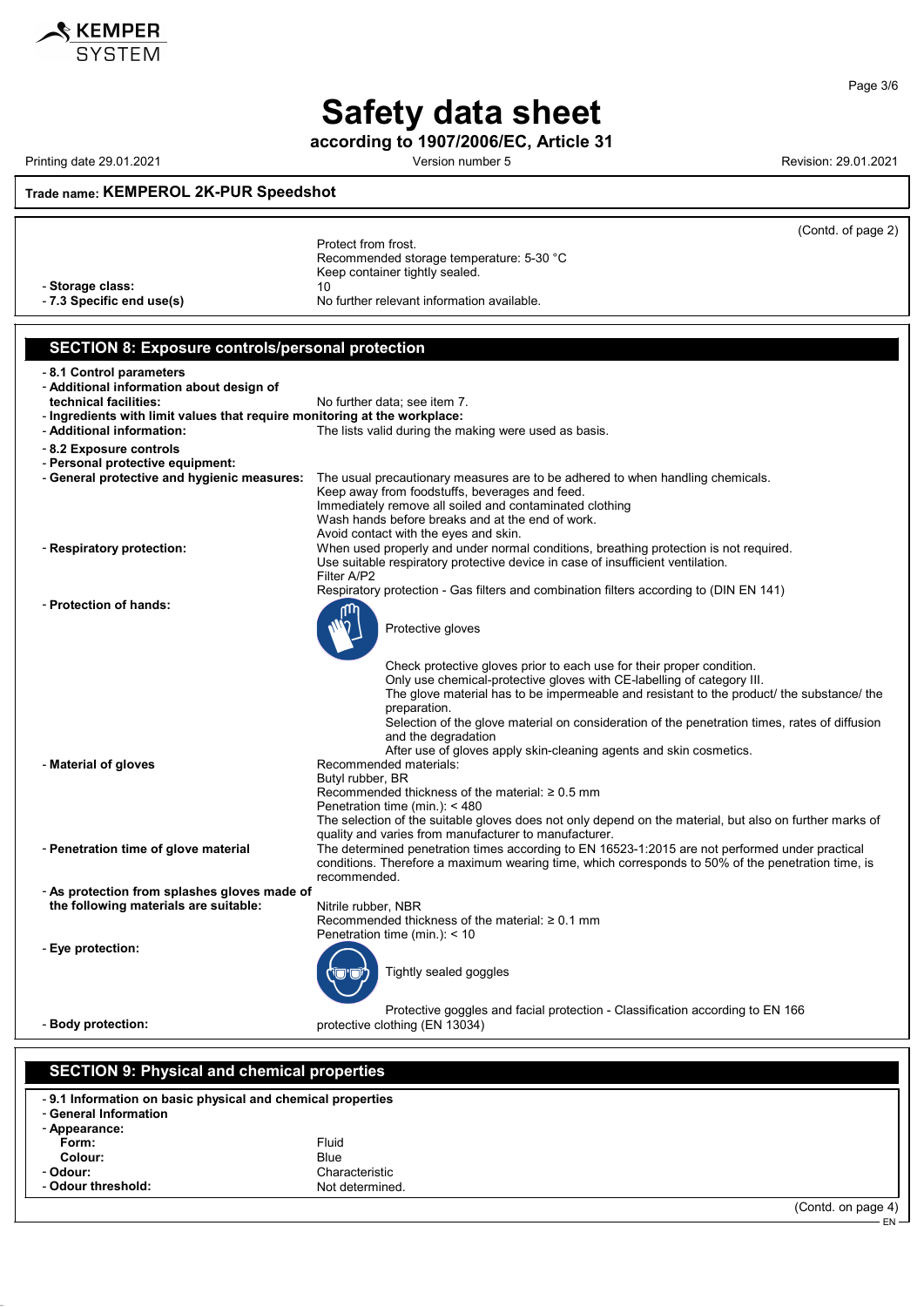according to 1907/2006/EC, Article 31

Printing date 29.01.2021 **Revision: 29.01.2021** Revision: 29.01.2021

52.0.5

#### Trade name: KEMPEROL 2K-PUR Speedshot

SECTION 11: Toxicological information

|                                                                                                    |                                                                | (Contd. of page 3) |
|----------------------------------------------------------------------------------------------------|----------------------------------------------------------------|--------------------|
| - pH-value:                                                                                        | Not determined.                                                |                    |
| - Change in condition<br>Melting point/freezing point:<br>Initial boiling point and boiling range: | Undetermined.<br>Undetermined.                                 |                    |
| - Flash point:                                                                                     | 175 °C                                                         |                    |
| - Flammability (solid, gas):                                                                       | Not applicable.                                                |                    |
| - Decomposition temperature:                                                                       | Not determined.                                                |                    |
| - Auto-ignition temperature:                                                                       | Product is not selfigniting.                                   |                    |
| - Explosive properties:                                                                            | Product does not present an explosion hazard.                  |                    |
| - Explosion limits:<br>Lower:<br>Upper:<br>- Density at 20 °C:                                     | Not determined.<br>Not determined.<br>$0.85$ g/cm <sup>3</sup> |                    |
| - Relative density<br>- Vapour density<br>- Evaporation rate                                       | Not determined.<br>Not determined.<br>Not determined.          |                    |
| - Solubility in / Miscibility with<br>water:                                                       | Not miscible or difficult to mix.                              |                    |
| - Partition coefficient: n-octanol/water:                                                          | Not determined.                                                |                    |
| - Viscosity:<br>Dynamic:<br>Kinematic:                                                             | Not determined.<br>Not determined.                             |                    |
| - Solvent content:<br>VOC (EC)                                                                     | 0.00%                                                          |                    |
| -9.2 Other information                                                                             | No further relevant information available.                     |                    |

#### SECTION 10: Stability and reactivity - 10.1 Reactivity **No further relevant information available.** - 10.2 Chemical stability - Thermal decomposition / conditions to be avoided: No decomposition if used according to specifications. - 10.3 Possibility of hazardous reactions No dangerous reactions known.<br>- 10.4 Conditions to avoid No further relevant information a - 10.4 Conditions to avoid Note 2008 No further relevant information available.<br>- 10.5 Incompatible materials: No further relevant information available. - 10.5 Incompatible materials:<br>- 10.6 Hazardous decomposition products: No dangerous decomposition products k No dangerous decomposition products known.

#### - 11.1 Information on toxicological effects<br>- Acute toxicity Based on available data, the classification criteria are not met. - LD/LC50 values relevant for classification: 3855-32-1 N-[3-(dimethylamino)propyl]-N,N',N'-trimethylpropane-1,3-diamine Oral LD50 1,598 mg/kg (rat) Dermal LD50 >569 mg/kg (rab) 1,250 mg/kg (rabbit) 3648-18-8 Dioctyltin dilaurate<br>Oral | LD50 6,450 mg/kg (ra LD50 6,450 mg/kg (rat) (Drug Research. Vol. 19, Pg.934; 1969) Dermal LD50 >2,000 mg/kg (rat) - Primary irritant effect: - Skin corrosion/irritation Causes skin irritation. - Serious eye damage/irritation Causes serious eye irritation. - Respiratory or skin sensitisation Based on available data, the classification criteria are not met. - Additional toxicological information: - CMR effects (carcinogenity, mutagenicity and toxicity for reproduction) - Germ cell mutagenicity Based on available data, the classification criteria are not met.<br>- Carcinogenicity Based on available data, the classification criteria are not met. Based on available data, the classification criteria are not met.

(Contd. on page 5) EN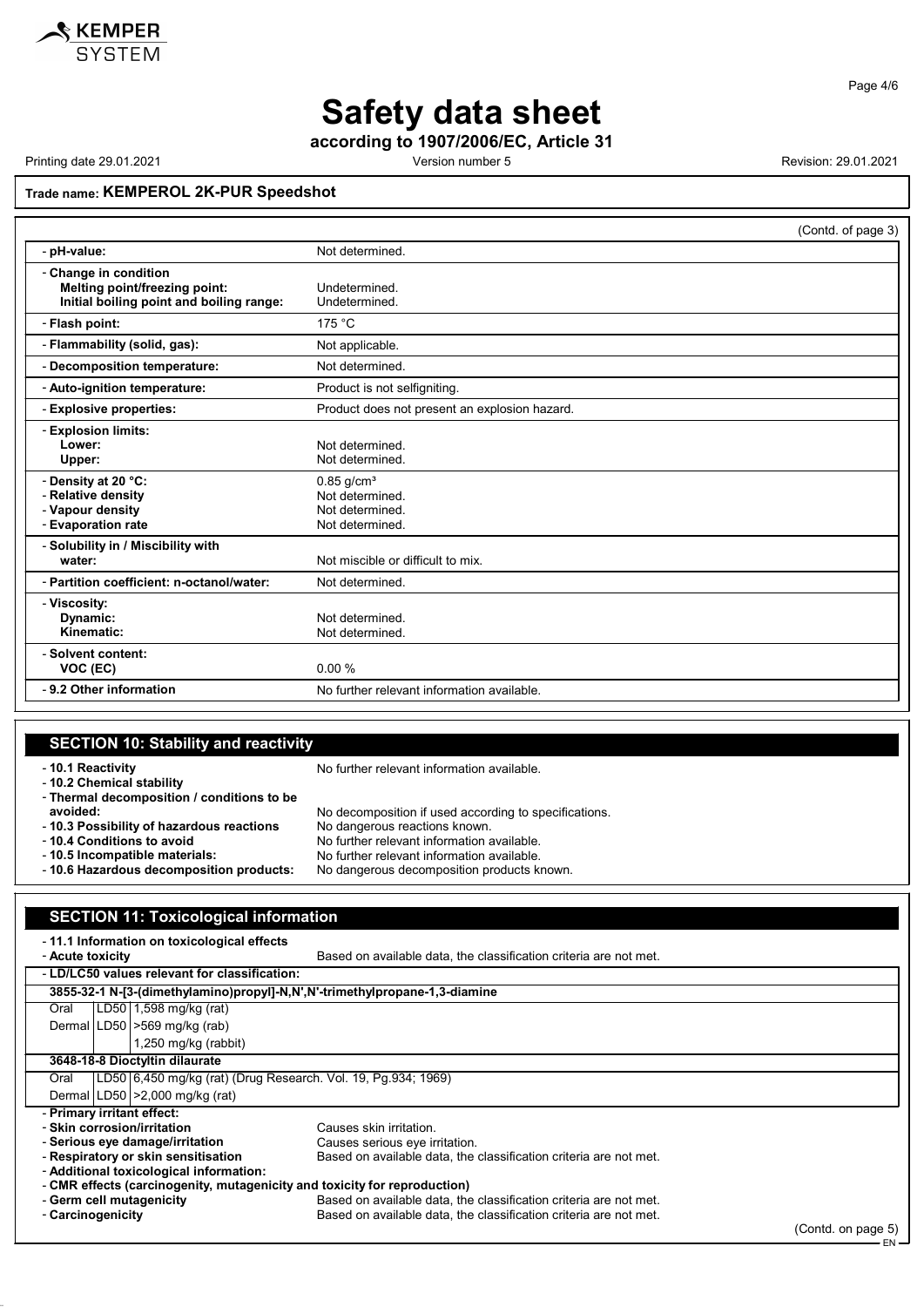

according to 1907/2006/EC, Article 31

Printing date 29.01.2021 **Printing date 29.01.2021** Cersion number 5

Trade name: KEMPEROL 2K-PUR Speedshot

|                          |                                                                   | (Contd. of page 4) |
|--------------------------|-------------------------------------------------------------------|--------------------|
| - Reproductive toxicity  | Based on available data, the classification criteria are not met. |                    |
| - STOT-single exposure   | Based on available data, the classification criteria are not met. |                    |
| - STOT-repeated exposure | Based on available data, the classification criteria are not met. |                    |
| - Aspiration hazard      | Based on available data, the classification criteria are not met. |                    |

| >1,000 mg/l (Bacteria)                                                                                 |  |
|--------------------------------------------------------------------------------------------------------|--|
|                                                                                                        |  |
|                                                                                                        |  |
|                                                                                                        |  |
|                                                                                                        |  |
| Do not allow undiluted product or large quantities of it to reach ground water, water course or sewage |  |
| Water hazard class 1 (German Regulation) (Self-assessment): slightly hazardous for water               |  |
|                                                                                                        |  |
|                                                                                                        |  |
|                                                                                                        |  |
|                                                                                                        |  |
|                                                                                                        |  |

| <b>SECTION 13: Disposal considerations</b>         |                                                                                                    |                                                                                                                                                  |  |  |
|----------------------------------------------------|----------------------------------------------------------------------------------------------------|--------------------------------------------------------------------------------------------------------------------------------------------------|--|--|
| - 13.1 Waste treatment methods<br>- Recommendation |                                                                                                    | Must not be disposed together with household garbage. Do not allow product to reach sewage system.<br>Disposal according to official regulations |  |  |
| - European waste catalogue                         |                                                                                                    |                                                                                                                                                  |  |  |
|                                                    | 08 04 09*   waste adhesives and sealants containing organic solvents or other hazardous substances |                                                                                                                                                  |  |  |
|                                                    |                                                                                                    | 08 04 10 waste adhesives and sealants other than those mentioned in 08 04 09                                                                     |  |  |

- Uncleaned packaging:<br>- Recommendation:

 $\overline{\phantom{a}}$ 

52.0.5

Disposal must be made according to official regulations.

| <b>SECTION 14: Transport information</b>                                                       |                 |                    |  |  |
|------------------------------------------------------------------------------------------------|-----------------|--------------------|--|--|
| - 14.1 UN-Number<br>- ADR, ADN, IMDG, IATA                                                     | Void            |                    |  |  |
| - 14.2 UN proper shipping name<br>- ADR, ADN, IMDG, IATA                                       | Void            |                    |  |  |
| - 14.3 Transport hazard class(es)                                                              |                 |                    |  |  |
| - ADR, ADN, IMDG, IATA<br>- Class                                                              | Void            |                    |  |  |
| -14.4 Packing group<br>- ADR, IMDG, IATA                                                       | Void            |                    |  |  |
| - 14.5 Environmental hazards:<br>- Marine pollutant:                                           | <b>No</b>       |                    |  |  |
| - 14.6 Special precautions for user                                                            | Not applicable. |                    |  |  |
| -14.7 Transport in bulk according to Annex II of Marpol and the IBC<br>Not applicable.<br>Code |                 |                    |  |  |
|                                                                                                |                 | (Contd. on page 6) |  |  |

EN